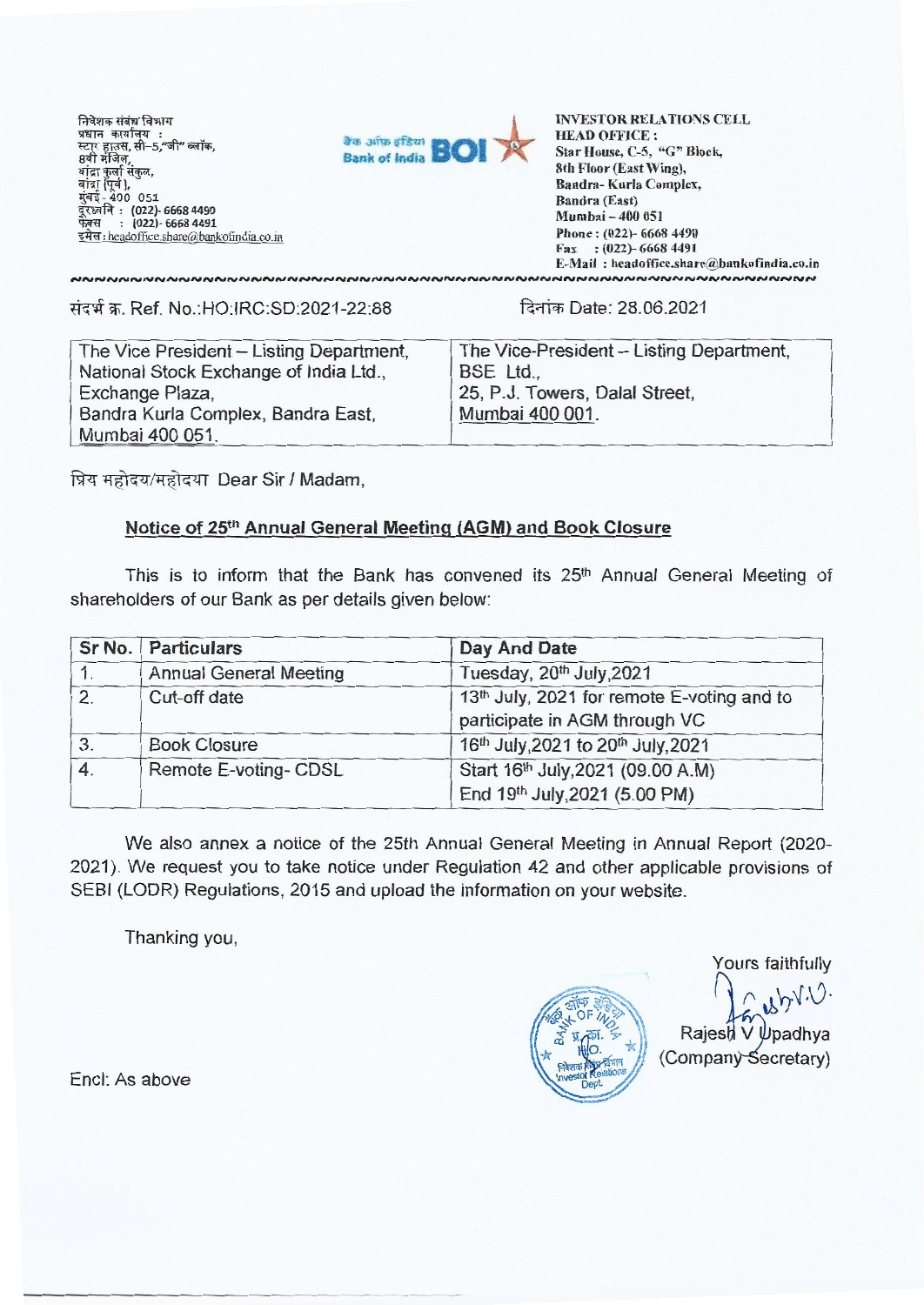

**Head Office:** Star House, C-5, G Block, Bandra Kurla Complex, Bandra (East), Mumbai-400 051

Notice is hereby given that the Twenty Fifth Annual General Meeting of the Shareholders of Bank of India will be held on Tuesday, July 20, 2021 at 11.00 A.M. through Video Conferencing ("VC") / Other Audio Visual Means ("OAVM") (the deemed venue of the Meeting will be the Head Office of the Bank) to transact the following:

# **ORDINARY BUSINESS**:

Item No. 1

"To discuss, approve and adopt the Audited Balance Sheet as at 31<sup>st</sup> March 2021, Profit and Loss Account of the Bank for the year ended 31<sup>st</sup> March 2021, Report of the Board of Directors on the working and activities of the Bank for the period covered by the Accounts and the Auditors' Report on the Balance Sheet and Accounts."

# **SPECIAL BUSINESS:**

# Item No. 2: **Approval to issue Fresh Equity Capital and Tier-I / Tier-II Bonds**

To consider and if thought fit, to pass the following resolution as a Special Resolution:

**"RESOLVED THAT** pursuant to the provisions of the Banking Companies (Acquisition and Transfer of Undertakings) Act, 1970 (Act), the Nationalised Banks (Management and Miscellaneous Provisions) Scheme, 1970 (Scheme) and the Bank of India (Shares and Meetings) Regulations, 2007 and other applicable provisions, if any, and subject to the approvals, consents, sanctions, if any, of the Reserve Bank of India ("**RBI"**), the Government of India ("**GOI"**), the Securities and Exchange Board of India ("**SEBI"**), and / or any other authority as may be required in this regard and subject to such terms, conditions and modifications thereto as may be prescribed by them in granting such approvals and which may be agreed to by the Board of Directors of the Bank and subject to the regulations viz., SEBI (Issue of Capital and Disclosure Requirements) Regulations, 2018, as amended (ICDR Regulations), SEBI (Listing Obligations and Disclosure Requirements) Regulations, 2015 as amended (hereinafter separately and collectively called as "SEBI Regulations"),SEBI (Issue and Listing of Debt Securities) Regulations, 2008, SEBI (Issue And Listing Of Non-Convertible Redeemable Preference Shares) Regulations, 2013, Foreign Exchange Management (Transfer or Issue of Security by a Person Resident Outside India) Regulations, 2017, the Foreign Exchange Management (Non-debt Instruments) Rules, 2019 and in accordance with the applicable rules, regulations, guidelines, circulars and clarifications, if any, prescribed by the RBI, SEBI, Notifications / Circulars and clarifications under the Banking Regulation Act, 1949, Securities and Exchange Board of India Act, 1992 and all other applicable laws and all other competent authorities from time to time and subject to the Listing Agreements entered into with the Stock Exchanges where the equity shares of the Bank are listed, consent **of the shareholders of the Bank be and is hereby accorded to the Board of Directors of the**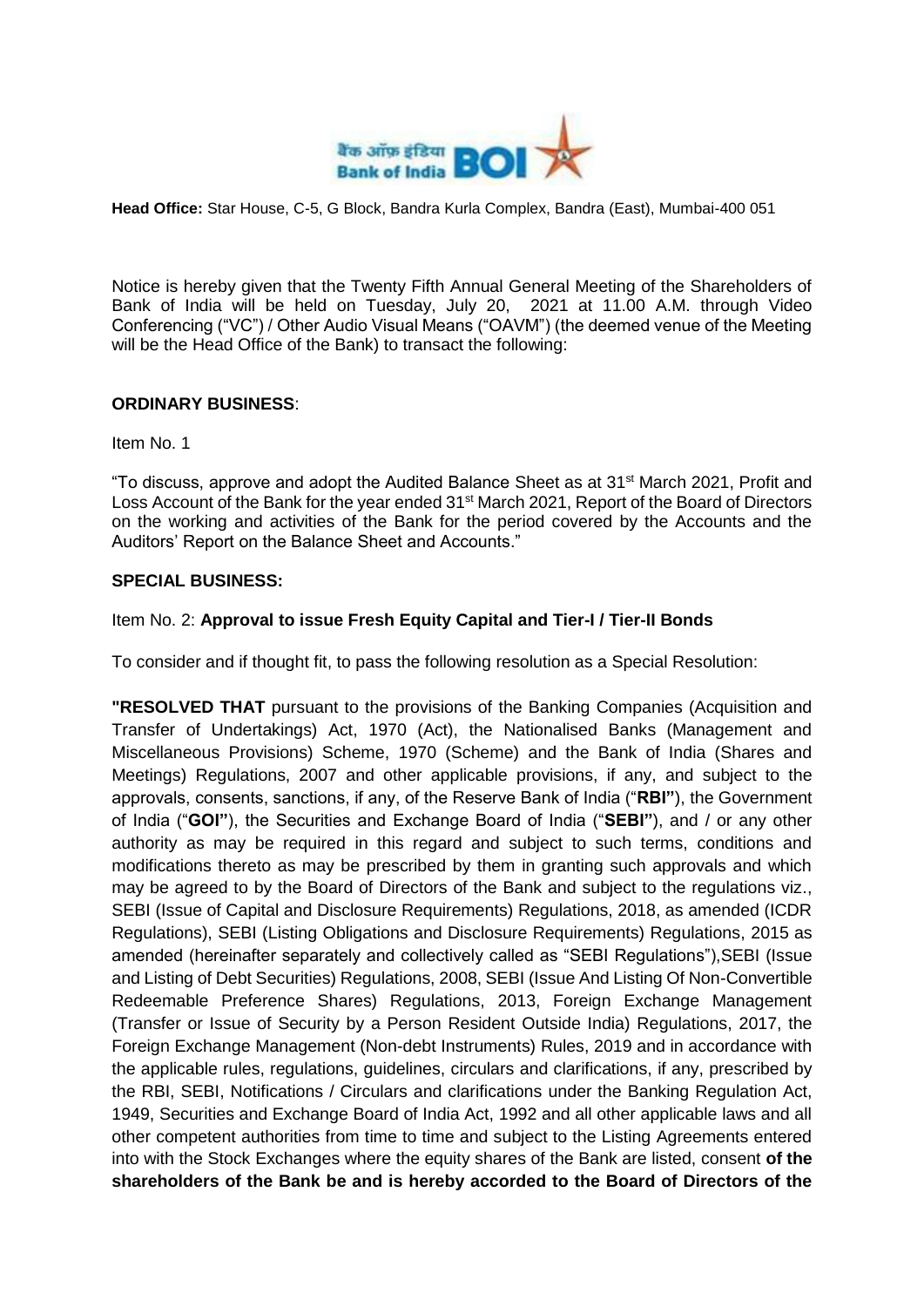**Bank** (hereinafter called "**the Board**" which shall be deemed to include any Committee which the Board may have constituted or hereafter constitute to exercise its powers including the powers conferred by this Resolution) to create, offer, issue and allot in one or more tranches (including with provision for reservation on firm allotment and/or competitive basis of such part of issue and for such categories of persons as may be permitted by the law then applicable) by way of offer document (s) / placement document /prospectus or such other document (s), in India or abroad

- (a) Fresh equity shares of the face value of Rs.10 each for cash at such premium **upto an amount of Rs. 3,000 Crore (Rs. Three Thousand Crore only),** where the fresh Paid up Equity Share capital together with the existing Paid-up Equity share capital within the total authorized capital of Rs.6,000 crore of the bank, being the ceiling in the Authorised Capital of the Bank as per Section 3(2A) of the Banking Companies (Acquisition and Transfer of Undertakings) Act, 1970, or any amount prescribed by the Government of India and / or the Reserve Bank of India in such a way that the Central Govt. shall at all times hold not less than 51% of the paid-up Equity capital of the Bank, whether at a discount or premium to the market price;
- (b) For making offer(s) or invitation(s) to subscribe to perpetual debt instruments in accordance with the guidelines framed by RBI, Non-Convertible Debentures including but not limited to Subordinated Debentures, bonds and /or other debt securities/ Preference Shares etc., on a private placement / public issue basis, in one or more tranches which may classify for Basel III compliant TIER 1 Capital (both domestic and foreign currency) as identified and classified by RBI or such other authority for an amount upto **Rs.3,000 Crore** (Rupees Three Thousand Crore only), **including amount mentioned under para (a) above**,
- (c) For making offer(s) or invitation(s) to subscribe to debt capital instruments in accordance with the guidelines framed by RBI, Non-Convertible Debentures including but not limited to Subordinated Debentures, bonds, Perpetual Non-Cumulative Preference Shares and /or other debt securities/ Preference Shares etc., on a private placement / public issue basis, in one or more tranches which may classify for Basel III compliant TIER 2 Capital as identified and classified by RBI or such other authority for an amount not exceeding **Rs.1,800 Crore** (Rupees One Thousand Eight Hundred Crore only),

during the period of one year from the date of passing of this Special Resolution in one or more tranches, including to one or more of the members, employees of the Bank, Indian nationals, Non-Resident Indians ("**NRIs**"), Companies, private or public, Investment Institutions, Societies, Trusts, Research Organizations, Qualified Institutional Buyers ("**QIBs**") like Foreign Institutional Investors ("**FIIs**"), Banks, Financial Institutions, Indian Mutual Funds, Venture Capital Funds, Foreign Venture Capital Investors, State Industrial Development Corporations, Insurance Companies, Provident Funds, Pension Funds, Development Financial Institutions or other entities, authorities or any other category of investors which are authorized to invest in equity/preference shares/securities of the Bank as per extant regulations/guidelines or any combination of the above as may be deemed appropriate by the Bank".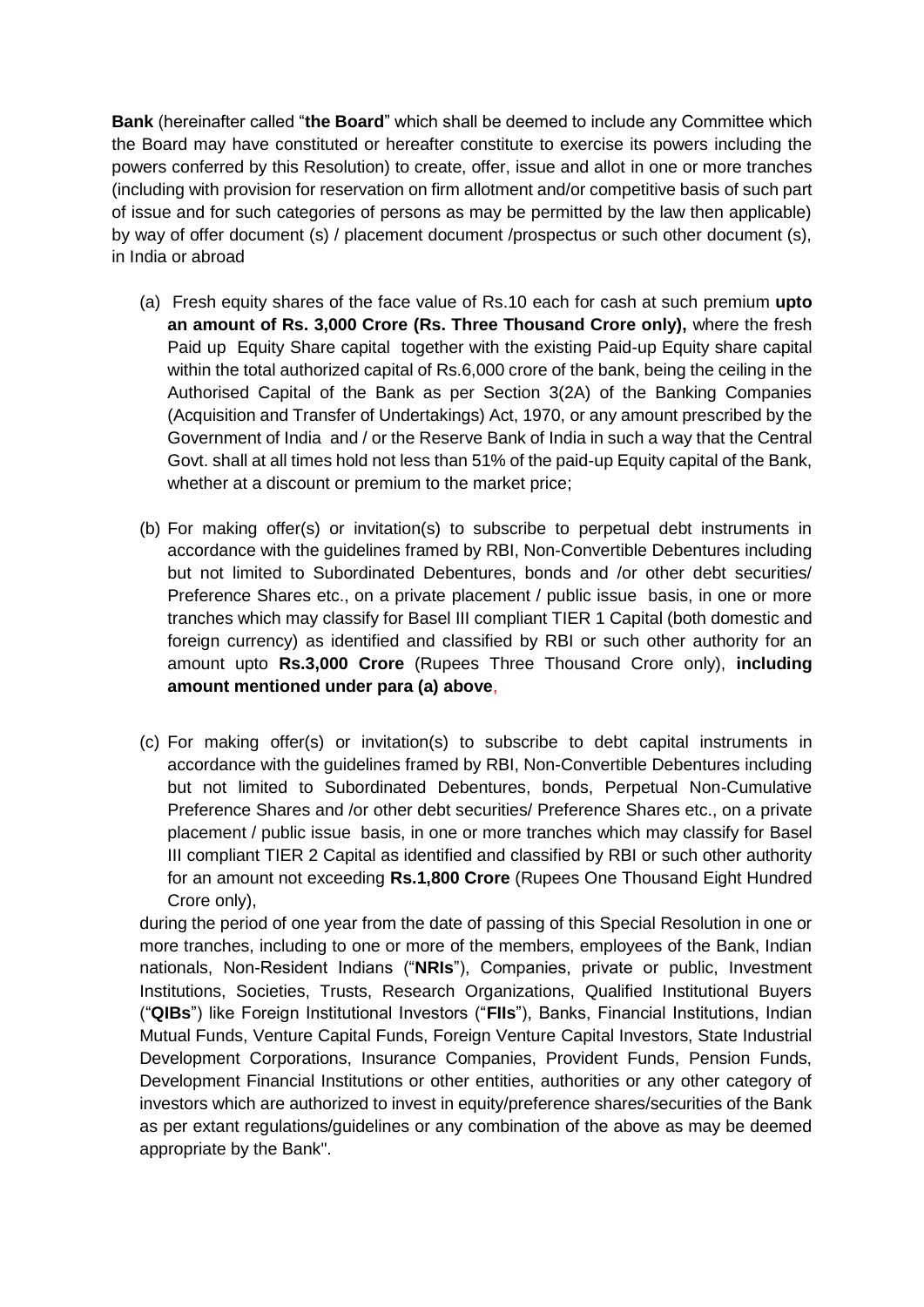"**RESOLVED FURTHER THAT**, such issue, offer or allotment of Securities shall be by way of qualified institutions placement (QIP), public issue, rights issue, private placement or such other mode of issue as may be provided by applicable laws, with or without over-allotment option and that such offer, issue, placement and allotment of securities be made as per the provisions of the Banking Companies (Acquisition and Transfer of Undertakings) Act, 1970, the SEBI (Issue of Capital and Disclosure Requirements) Regulations, 2018 (**"ICDR Regulations")** and all other guidelines issued by the RBI, SEBI and any other authority as applicable, and at such time or times in such manner and on such terms and conditions as the Board may, in its absolute discretion, think fit."

**"RESOLVED FURTHER THAT,** the Equity Shares to be issued shall be listed with the stock exchanges where the existing equity shares of the Bank are listed**."**

**"RESOLVED FURTHER THAT**, in respect of the aforesaid issue/s, the Board shall have the absolute authority to decide, such price or prices not below the price as determined in accordance with relevant provisions of ICDR Regulations, in such manner and wherever necessary, in consultation with the lead managers and /or underwriters and /or other advisors, and/or such terms and conditions as the Board may, in its absolute discretion, decide in terms of ICDR Regulations, other regulations and any and all other applicable laws, rules, regulations and guidelines, and/or whether or not the proposed investor(s) are existing shareholders of the Bank."

**"RESOLVED FURTHER THAT** in case of a Qualified Institutions Placement pursuant to Chapter VI of the ICDR Regulations:

- **a)** the allotment of Securities shall only be to Qualified Institutional Buyers within the meaning of Chapter VI of the ICDR Regulations, such Securities shall be fully paid-up and the allotment of such Securities shall be completed within 365 days from the date of this resolution, or such other time as may be permitted under the ICDR Regulations from time to time."
- **b)** the Bank is pursuant to Regulation 176 (1) of ICDR Regulations authorized to offer shares at a discount of not more than five percent on the floor price.
- **c)** the relevant date for the determination of the floor price of the securities shall be in accordance with the ICDR Regulations."

**"RESOLVED FURTHER THAT**, the Board shall have the authority and power to accept any modification in the proposal as may be required or imposed by the GOI / RBI / SEBI/Stock Exchanges where the shares of the Bank are listed or where the Debt Securities to be issued are proposed to be listed or such other appropriate authorities at the time of according / granting their approvals, consents, permissions and sanctions to issue, allotment and listing thereof and as agreed to by the Board."

**"RESOLVED FURTHER THAT** the issue and allotment of aforesaid Securities, if any, to NRIs, FPIs and/or other eligible foreign investments be subject to the approval of the RBI under the Foreign Exchange Management Act, 1999 as may be applicable but within the overall limits set forth under the Act and by other regulators, as applicable"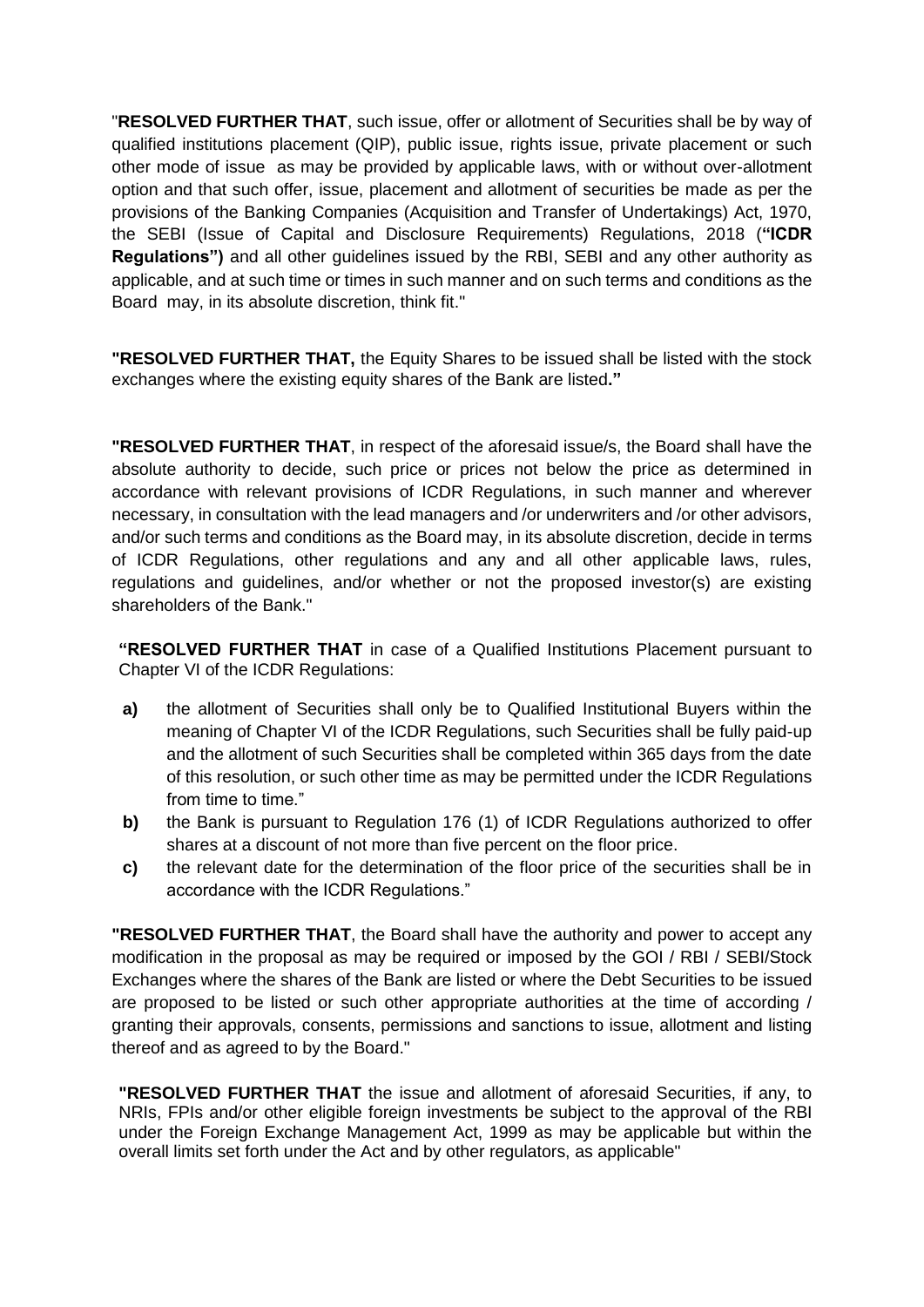**"RESOLVED FURTHER THAT** the said new equity shares to be issued shall be subject to the Bank of India (Shares and Meetings) Regulations, 2007 as amended and shall rank in all respects *pari-passu* with the existing equity shares of the Bank including dividend, if any, in accordance with the statutory guidelines that are in force at the time of such declaration."

"**RESOLVED FURTHER THAT**, the Board be and is hereby authorized to enter into and execute all such arrangements with any Lead Manager(s), Banker(s), Underwriter(s), Depository (ies) and all such agencies as may be involved or concerned in such offering of aforesaid Securities and to remunerate all such institutions and agencies by way of commission, brokerage, fees or the like and also to enter into and execute all such arrangements, agreements, memoranda, documents, etc., with such agencies."

"**RESOLVED FURTHER THAT**, for the purpose of giving effect to the above, the Board, in consultation with the Lead Managers, Underwriters, Advisors and / or other persons as appointed by the Bank, be and is hereby authorized to determine the form and terms of the issue(s), including the class of investors to whom the aforesaid Securities are to be allotted, their number to be allotted in each tranche, issue price (including premium, if any), face value, premium amount on issue/conversion of Securities/ exercise of warrants/redemption of Securities, rate of interest, redemption period, number of equity shares /preference shares or other securities upon conversion or redemption or cancellation of the Securities, the price, premium or discount on issue/conversion of Securities, rate of interest, period of conversion, fixing of record date or book closure and related or incidental matters, listings on one or more stock exchanges in India and / or abroad, as the Board in its absolute discretion deems fit."

"**RESOLVED FURTHER THAT**, such of the aforesaid Securities as are not subscribed may be disposed off by the Board in its absolute discretion in such manner, as the Board may deem fit and as permissible by law."

"**RESOLVED FURTHER THAT**, for the purpose of giving effect to this Resolution, the Board, be and is hereby authorized to do all such acts, deeds, matters and things as it may in its absolute discretion deem necessary, proper and desirable and to settle any question, difficulty or doubt that may arise in regard to the issue, of the shares/ securities and further to do all such acts, deeds, matters and things, finalize and execute all documents and writings as may be necessary, desirable or expedient as it may in its absolute discretion deem fit, proper or desirable without being required to seek any further consent or approval of the shareholders or authorize to the end and intent, that the shareholders shall be deemed to have given their approval thereto expressly by the authority of the Resolution."

"**RESOLVED FURTHER THAT**, the Board be and is hereby authorized to delegate all or any of the powers herein conferred to the Managing Director & Chief Executive Officer (MD & CEO) or to the Executive Director/(s) to give effect to the aforesaid Resolutions."

# **Notes:**

1. In view of the continuing Covid-19 pandemic (second wave), the Ministry of Corporate Affairs ("MCA") has vide its circular dated May 5, 2020 and further clarification vide General circular No. 2/6/2020-CL-V dated 13<sup>th</sup> January 2021 (collectively referred to as "MCA Circulars") has permitted to hold Annual General Meeting through Video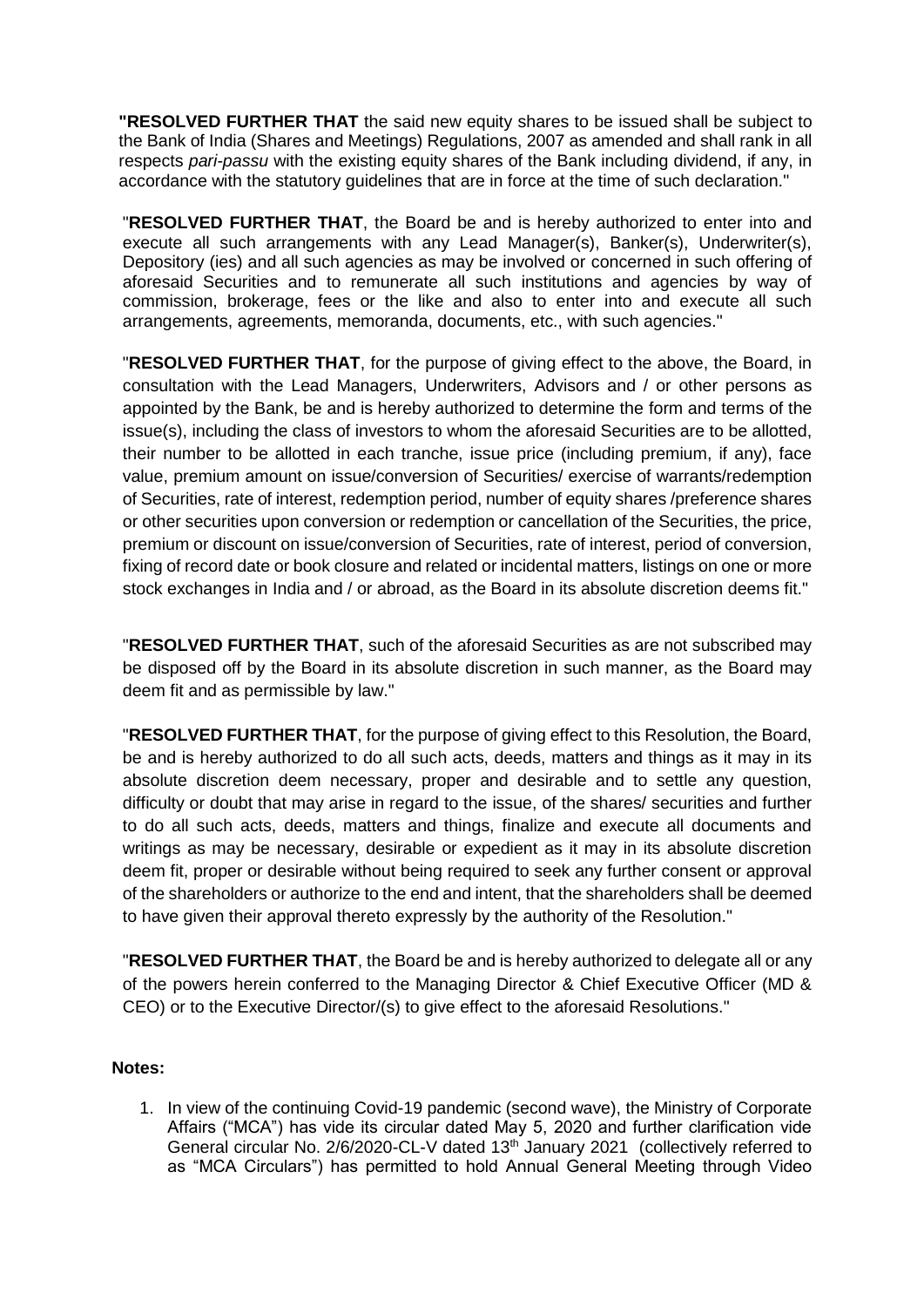Conferencing (VC) or other audio visual means (OAVM) till 31<sup>st</sup> December, 2021. Department of Financial Services, Ministry of Finance, Government of India, has permitted the holding of the Annual General Meeting ("AGM") through VC / OAVM, without the physical presence of the Members at a common venue. In compliance with the provisions of SEBI (Listing Obligations and Disclosure Requirements) Regulations, 2015 ("SEBI Listing Regulations") and MCA Circulars, the AGM of the Bank is being held through VC / OAVM.

- 2. Pursuant to the applicable provisions, a Member entitled to attend and vote at the AGM is entitled to appoint a proxy to attend and vote on his/her behalf and the proxy need not be a Member of the Bank. Since this AGM is being held pursuant to the MCA / MOF Circulars through VC / OAVM, physical attendance of Members has been dispensed with. Accordingly, the facility for appointment of proxies by the Members will not be available for the AGM and hence the Proxy Form and Attendance Slip are not annexed to this Notice.
- 3. Institutional / Corporate Shareholders (i.e. other than individuals / HUF, NRI, etc.) are required to send a scanned copy (PDF/JPG Format) of its Board or governing body Resolution/Authorization etc., authorizing its representative to attend the AGM through VC / OAVM on its behalf and to vote through remote e-voting. The said Resolution/Authorization shall be sent to the Company Secretary of the Bank by email to headoffice.share@bankofindia.co.in with a copy marked to the Scrutinizer by email to [scrutinizer@snaco.net](mailto:scrutinizer@snaco.net) with a copy also marked to [helpdesk.evoting@cdslindia.com.](mailto:helpdesk.evoting@cdslindia.com)
- 4. Pursuant to Regulation 12 of the Bank of India (Shares and Meetings) Regulations and applicable Regulation of SEBI (Listing Obligations & Disclosure Requirements) Regulations, 2015 the Register of Shareholders will be closed from Friday , July 16, 2021 till Tuesday, July 20 (both days inclusive) for AGM.
- 5. As per Regulation 40 of SEBI Listing Regulations, as amended, securities of listing companies can be transferred only in dematerialized form with effect from April 1, 2019 in case of request received for transmission or transposition of securities. In view of this and to eliminate all risks associated with physical shares and for ease of portfolio management, members holding shares in physical form are requested to consider converting their holdings to dematerialized form. Members can contact the Bank or Bank's Registrars and Transfer Agents, Bigshare Services Pvt. Ltd., for assistance in this regard. Members may also refer to Frequently Asked Questions ("FAQs") on Bank's website www.bankofindia.co.in.
- 6. To support the `Green Initiative', Members who have not yet registered their email addresses are requested to register the same with the DPs in case the shares are held by them in physical form.
- 7. Members are requested to intimate changes, if any, pertaining to their name, postal address, email address, telephone/mobile numbers, Permanent Account Number (PAN), mandates, nominations, power of attorney, bank details such as, name of the bank and branch details, bank account number, MICR code, IFSC code, etc., to their DPs in case the shares are held by them in electronic form and to BOI in case the shares are held by them in physical form.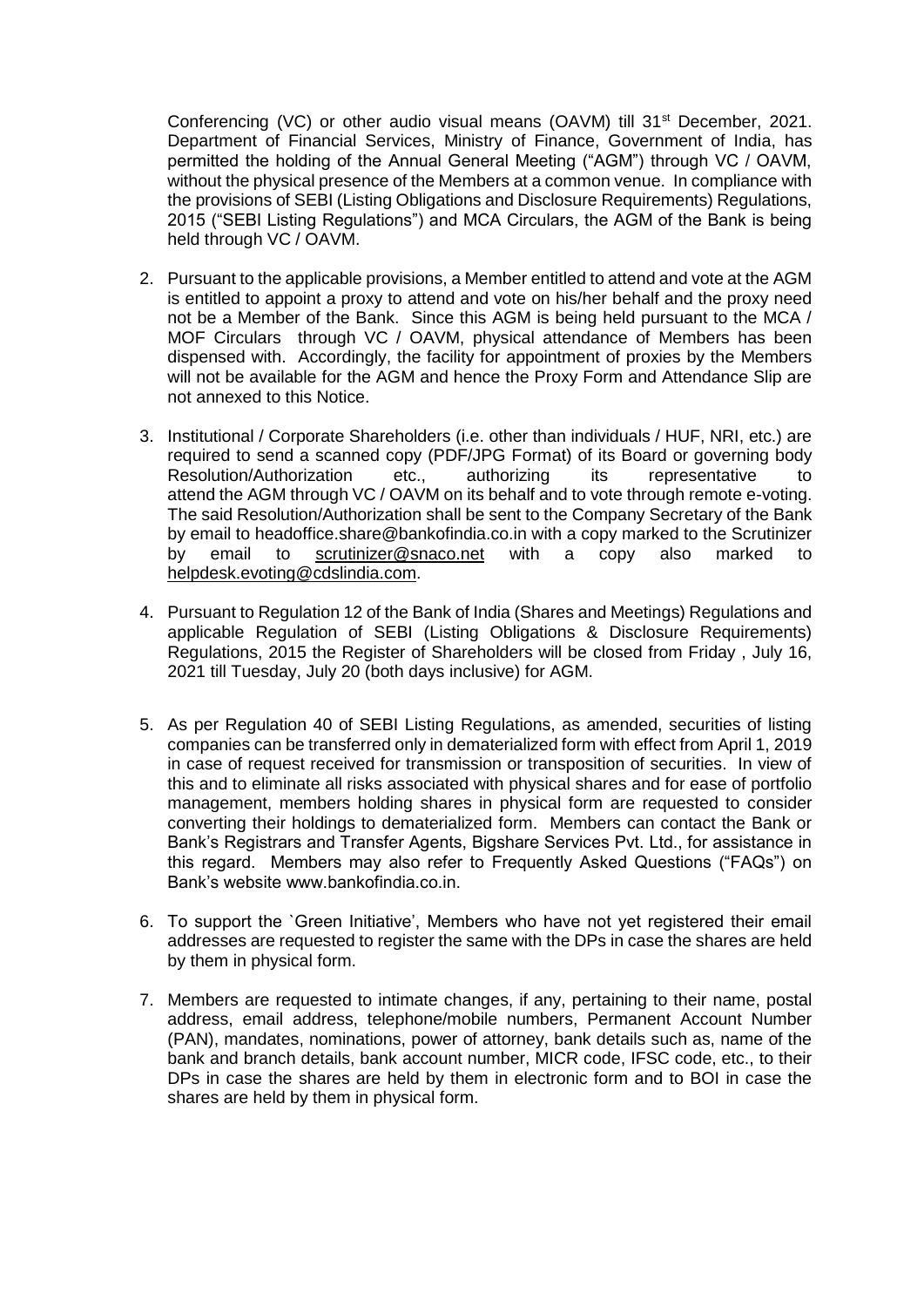- 8. Members holding shares in physical form, identical order of names, in more than one folio are requested to send to the Bank, the details of such folios together with the share certificates for consolidating their holdings in one folio. A consolidated share certificate will be issued to such Members after making requisite changes.
- 9. In case of joint holders, the shareholders whose name appears as their first holder in order of names as per the Register of shareholders of the Bank will be entitled to vote at the AGM.
- 10. Shareholders seeking any information with regard to the accounts or any matter to be placed at the AGM, are requested to write to the Bank on or before July 13, 2021 through email on [headoffice.share@bankofindia.co.in.](mailto:headoffice.share@bankofindia.co.in) The same will be replied by the Bank suitably at the AGM.
- 11. Members are requested to note that, dividends if not encashed for a consecutive period of 7 years from the date of transfer to Unpaid Dividend Account of the Bank, are liable to be transferred to the Investor Education and Protection Fund ("IEPF"). The shares in respect to such unclaimed dividends are also liable to be transferred to the demat account of the IEPF Authority. In view of this, Members are requested to claim their dividends from the Company, within the stipulated timeline. The Members, whose unclaimed dividends/shares have been transferred to IEPF, may claim the same by making an online application to the IEPF Authority in web Form No. IEPF-5 available on [www.iepf.gov.in.](http://www.iepf.gov.in/) For details, please refer to Corporate Governance Report which is a part of this Annual Report and FAQ of investor page on Bank's website http:www.bankofindia.co.in.
- 12. In compliance with the aforesaid MCA Circulars and SEBI Circular dated January 15, 2021, Notice of the AGM along with the Annual Report 2020-21 is being sent only through electronic mode to those Shareholders whose email addresses are registered with the Bank/Depositories. Shareholders may note that the Notice and Annual Report 2020-21 will also be available on the Bank's website [www.bankofindia.co.in](http://www.bankofindia.co.in/) websites of the Stock Exchanges i.e. BSE Limited and National Stock Exchange of India Limited at [www.bseindia.com](http://www.bseindia.com/) and [www.nseindia.com](http://www.nseindia.com/) respectively, on the website of CDSL https:www.cdslindia.com.
- 13. Members attending the AGM through VC / OAVM shall be counted for the purpose of reckoning the quorum.
- 14. Since the AGM will be held through VC / OAVM, the Route Map is not annexed in this Notice.
- 15. E-VOTING

The Bank is pleased to provide remote e-voting facility to the shareholders of the Bank to enable them to cast their votes electronically on the items mentioned in the notice The Bank will also provide e-voting facility during the AGM for those shareholders who have not casted their votes during the remote e-voting process. The Bank has appointed M/s. S N ANANTHASUBRAMANIAN & Co., Practising Company Secretaries as the Scrutinizer for conducting the e-voting process in a fair and transparent manner. The E-voting rights of the shareholders/beneficiary owners shall be reckoned on the equity shares held by them as on **Tuesday, July 13, 2021** being the cut-off date for the purpose. Shareholders of the Bank holding share either in physical or in dematerialized form, as on the Cut-off date, may cast their vote electronically.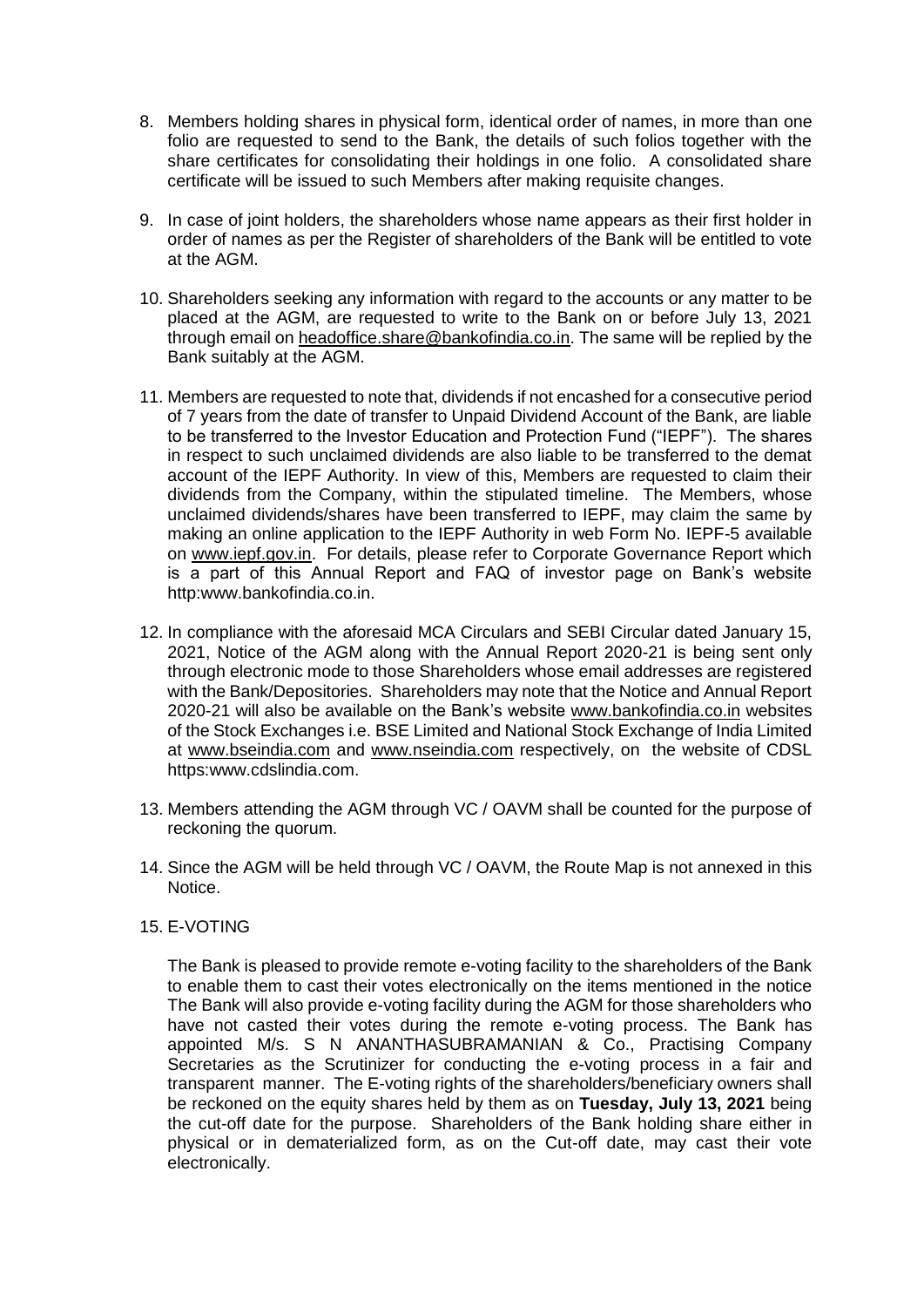#### 16. E-VOTING INSTRUCTIONS

#### **CDSL e-Voting System – For Remote e-voting and e-voting during AGM**

- 1. As you are aware, in view of the continuing COVID-19 global pandemic (second wave), the general meetings of the companies shall be conducted as per the guidelines issued by the Ministry of Corporate Affairs (MCA) circular dated May 5, 2020 and further clarification vide General circular No. 2/6/2020-CL-V dated 13<sup>th</sup> January 2021. The forthcoming AGM will thus be held through video conferencing (VC) or other audio visual means (OAVM). Hence, Members can attend and participate in the ensuing AGM through VC/OAVM.
- 2. Pursuant to the provisions of Section 108 of the Companies Act, 2013 read with Rule 20 of the Companies (Management and Administration) Rules, 2014 (as amended) and Regulation 44 of SEBI (Listing Obligations & Disclosure Requirements) Regulations 2015 (as amended), and above mentioned MCA Circulars, the Company is providing facility of remote e-voting to its Members in respect of the business to be transacted at the AGM. For this purpose, the Company has entered into an agreement with Central Depository Services (India) Limited (CDSL) for facilitating voting through electronic means, as the authorized e-Voting's agency. The facility of casting votes by a member using remote e-voting as well as the e-voting system on the date of the AGM will be provided by CDSL.
- 3. The Members can join the AGM in the VC/OAVM mode 15 minutes before and after the scheduled time of the commencement of the Meeting by following the procedure mentioned in the Notice. The facility of participation at the AGM through VC/OAVM will be made available to at least 1000 members on first come first served basis. This will not include large Shareholders (Shareholders holding 2% or more shareholding), Promoters, Institutional Investors, Directors, Key Managerial Personnel, the Chairpersons of the Audit Committee, Nomination and Remuneration Committee and Stakeholders Relationship Committee, Auditors etc. who are allowed to attend the AGM without restriction on account of first come first served basis.
- 4. The attendance of the Members attending the AGM through VC/OAVM will be counted for the purpose of ascertaining the quorum under Bank's (Shares and Meeting) Regulations, 2007.
- 5. Pursuant to MCA Circular No. 14/2020 dated April 08, 2020, the facility to appoint proxy to attend and cast vote for the members is not available for this AGM. However, in pursuance of Section 112 and Section 113 of the Companies Act, 2013, representatives of the members such as the President of India or the Governor of a State or body corporate can attend the AGM through VC/OAVM and cast their votes through e-voting.
- 6. In line with the Ministry of Corporate Affairs (MCA) Circular No. 17/2020 dated April 13, 2020, the Notice calling the AGM has been uploaded on the website of the Bank at www.bankofindia.co.in. The Notice can also be accessed from the websites of the Stock Exchanges i.e. BSE Limited and National Stock Exchange of India Limited at www.bseindia.com and www.nseindia.com respectively. The AGM Notice is also disseminated on the website of CDSL (agency for providing the Remote e-Voting facility and e-voting system during the AGM) i.e. [www.evotingindia.com.](http://www.evotingindia.com/)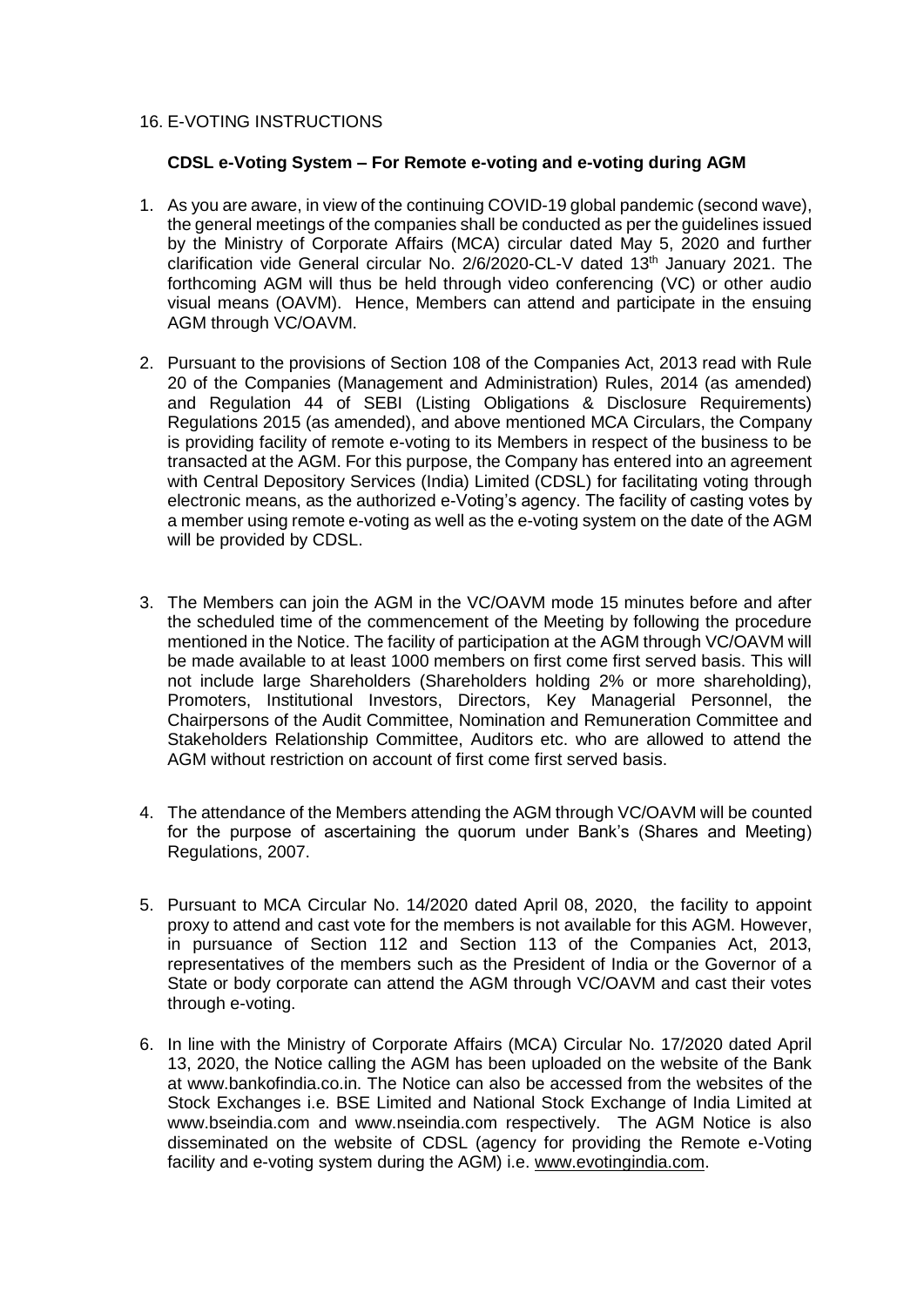# **THE INTRUCTIONS FOR SHAREHOLDRES FOR REMOTE E-VOTING ARE AS UNDER:**

- (i) The voting period begins on 09.00 a.m. on Friday, July 16, 2021 and ends on 5.00 p.m. on Monday, July 19, 2021. During this period shareholders' of the Company, holding shares either in physical form or in dematerialized form, as on the cut-off date (record date) of Tuesday, July 13, 2021 may cast their vote electronically. The e-voting module shall be disabled by CDSL for voting thereafter.
- (ii) Shareholders who have already voted prior to the meeting date would not be entitled to vote at the meeting venue.
- (iii) In terms of **SEBI circular no. SEBI/HO/CFD/CMD/CIR/P/2020/242 dated December 9, 2020** on e-Voting facility provided by Listed Companies, Individual shareholders holding securities in demat mode are allowed to vote through their demat account maintained with Depositories and Depository Participants. Shareholders are advised to update their mobile number and email Id in their demat accounts in order to access e-Voting facility.

Pursuant to above said SEBI Circular**,** Login method for e-Voting and joining virtual meetings **for Individual shareholders holding securities in Demat mode** is given below:

| <b>Type</b><br>of                                                                               | <b>Login Method</b>                                                                                                                                                                                                                                                                                                                                                                                                                                                                                                                                                                                                                                                                                                                                                                                                                                                                                                                                                                                                                                                                                                                                                                                                                                                              |
|-------------------------------------------------------------------------------------------------|----------------------------------------------------------------------------------------------------------------------------------------------------------------------------------------------------------------------------------------------------------------------------------------------------------------------------------------------------------------------------------------------------------------------------------------------------------------------------------------------------------------------------------------------------------------------------------------------------------------------------------------------------------------------------------------------------------------------------------------------------------------------------------------------------------------------------------------------------------------------------------------------------------------------------------------------------------------------------------------------------------------------------------------------------------------------------------------------------------------------------------------------------------------------------------------------------------------------------------------------------------------------------------|
| shareholders                                                                                    |                                                                                                                                                                                                                                                                                                                                                                                                                                                                                                                                                                                                                                                                                                                                                                                                                                                                                                                                                                                                                                                                                                                                                                                                                                                                                  |
| Individual<br><b>Shareholders</b><br>holding<br>securities<br>in.<br>Demat<br>mode<br>with CDSL | Users who have opted for CDSL Easi / Easiest facility, can login through their<br>1)<br>existing user id and password. Option will be made available to reach e-Voting<br>page without any further authentication. The URL for users to login to Easi /<br>https://web.cdslindia.com/myeasi/home/login<br>Easiest<br>visit<br>are<br>or<br>www.cdslindia.com and click on Login icon and select New System Myeasi.<br>2) After successful login the Easi / Easiest user will be able to see the e-Voting<br>option for eligible companies where the evoting is in progress as per the<br>information provided by company. On clicking the evoting option, the user will<br>be able to see e-Voting page of the e-Voting service provider for casting your<br>vote during the remote e-Voting period or joining virtual meeting & voting<br>during the meeting. Additionally, there is also links provided to access the<br>e-Voting<br>Service<br>Providers<br>of the control<br>all<br>i.e.<br>system<br>CDSL/NSDL/KARVY/LINKINTIME, so that the user can visit the e-Voting<br>service providers' website directly.<br>3) If the user is not registered for Easi/Easiest, option to register is available at<br>https://web.cdslindia.com/myeasi/Registration/EasiRegistration |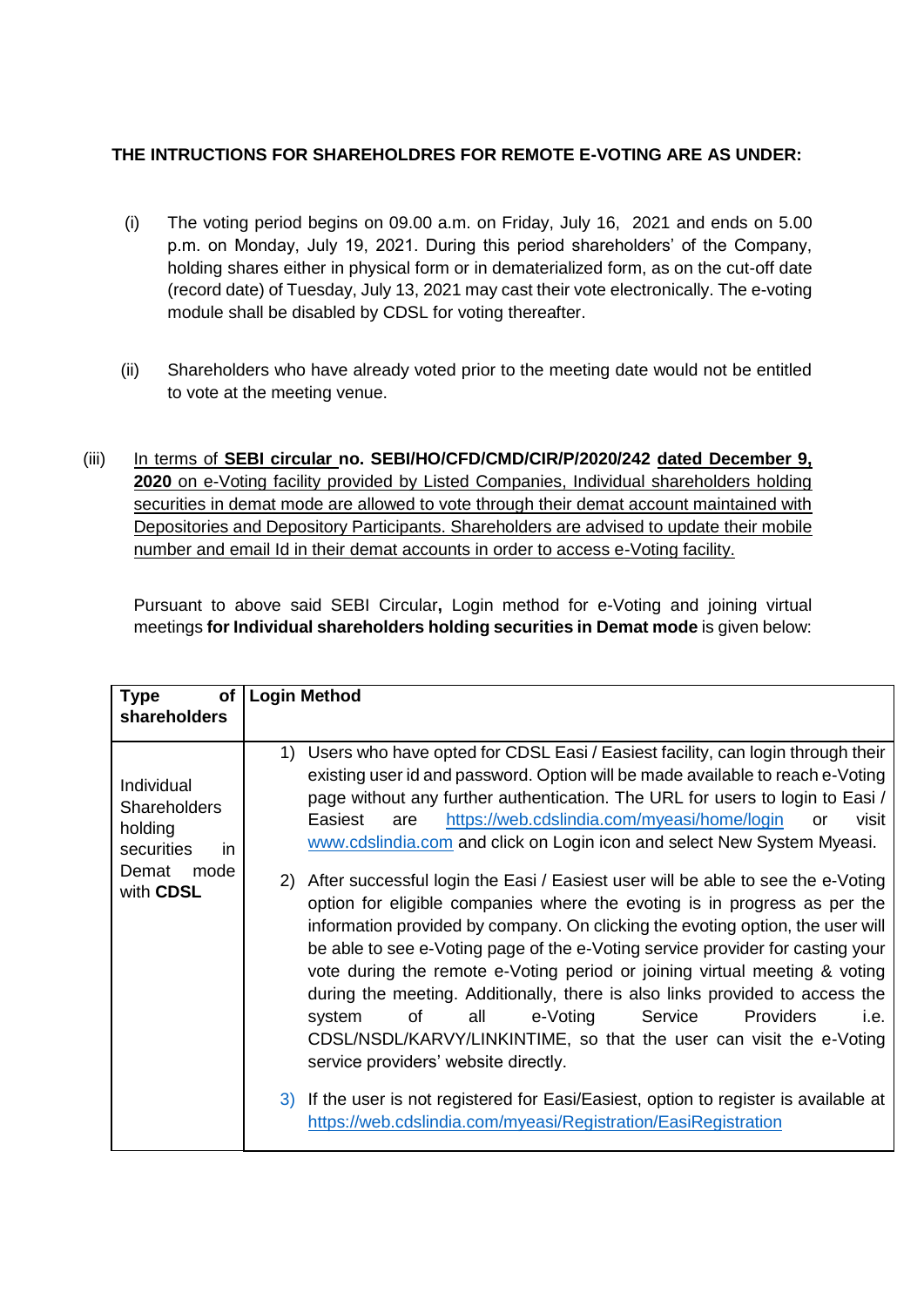|                                                                                                                                                       | 4) Alternatively, the user can directly access e-Voting page by providing Demat<br>Account Number and PAN No. from a e-Voting link available<br>on www.cdslindia.com home page. The system will authenticate the user by<br>sending OTP on registered Mobile & Email as recorded in the Demat Account.<br>After successful authentication, user will be able to see the e-Voting option<br>where the evoting is in progress and also able to directly access the system<br>of all e-Voting Service Providers.                                                                                                                                                                                                                                                                                                                                                                                                  |
|-------------------------------------------------------------------------------------------------------------------------------------------------------|----------------------------------------------------------------------------------------------------------------------------------------------------------------------------------------------------------------------------------------------------------------------------------------------------------------------------------------------------------------------------------------------------------------------------------------------------------------------------------------------------------------------------------------------------------------------------------------------------------------------------------------------------------------------------------------------------------------------------------------------------------------------------------------------------------------------------------------------------------------------------------------------------------------|
| Individual<br>Shareholders<br>holding<br>securities<br>in<br>demat<br>mode<br>with NSDL                                                               | If you are already registered for NSDL IDeAS facility, please visit the e-<br>1)<br>Services website of NSDL. Open web browser by typing the following URL:<br>https://eservices.nsdl.com either on a Personal Computer or on a mobile.<br>Once the home page of e-Services is launched, click on the "Beneficial<br>Owner" icon under "Login" which is available under 'IDeAS' section. A new<br>screen will open. You will have to enter your User ID and Password. After<br>successful authentication, you will be able to see e-Voting services. Click on<br>"Access to e-Voting" under e-Voting services and you will be able to see e-<br>Voting page. Click on company name or e-Voting service provider name and<br>you will be re-directed to e-Voting service provider website for casting your<br>vote during the remote e-Voting period or joining virtual meeting & voting<br>during the meeting. |
|                                                                                                                                                       | 2) If the user is not registered for IDeAS e-Services, option to register is<br>available at https://eservices.nsdl.com. Select "Register Online for IDeAS<br>"Portal or click at https://eservices.nsdl.com/SecureWeb/IdeasDirectReg.jsp                                                                                                                                                                                                                                                                                                                                                                                                                                                                                                                                                                                                                                                                      |
|                                                                                                                                                       | 3) Visit the e-Voting website of NSDL. Open web browser by typing the following<br>URL: https://www.evoting.nsdl.com/ either on a Personal Computer or on a<br>mobile. Once the home page of e-Voting system is launched, click on the icon<br>"Login" which is available under 'Shareholder/Member' section. A new screen<br>will open. You will have to enter your User ID (i.e. your sixteen digit demat<br>account number hold with NSDL), Password/OTP and a Verification Code as<br>shown on the screen. After successful authentication, you will be redirected<br>to NSDL Depository site wherein you can see e-Voting page. Click on<br>company name or e-Voting service provider name and you will be redirected<br>to e-Voting service provider website for casting your vote during the remote<br>e-Voting period or joining virtual meeting & voting during the meeting.                          |
| Individual<br>Shareholders<br>(holding<br>securities<br>in<br>demat<br>mode)<br>login<br>through<br>their<br><b>Depository</b><br><b>Participants</b> | You can also login using the login credentials of your demat account through<br>your Depository Participant registered with NSDL/CDSL for e-Voting facility.<br>After Successful login, you will be able to see e-Voting option. Once you click<br>on e-Voting option, you will be redirected to NSDL/CDSL Depository site after<br>successful authentication, wherein you can see e-Voting feature. Click on<br>company name or e-Voting service provider name and you will be redirected<br>to e-Voting service provider website for casting your vote during the remote<br>e-Voting period or joining virtual meeting & voting during the meeting.                                                                                                                                                                                                                                                          |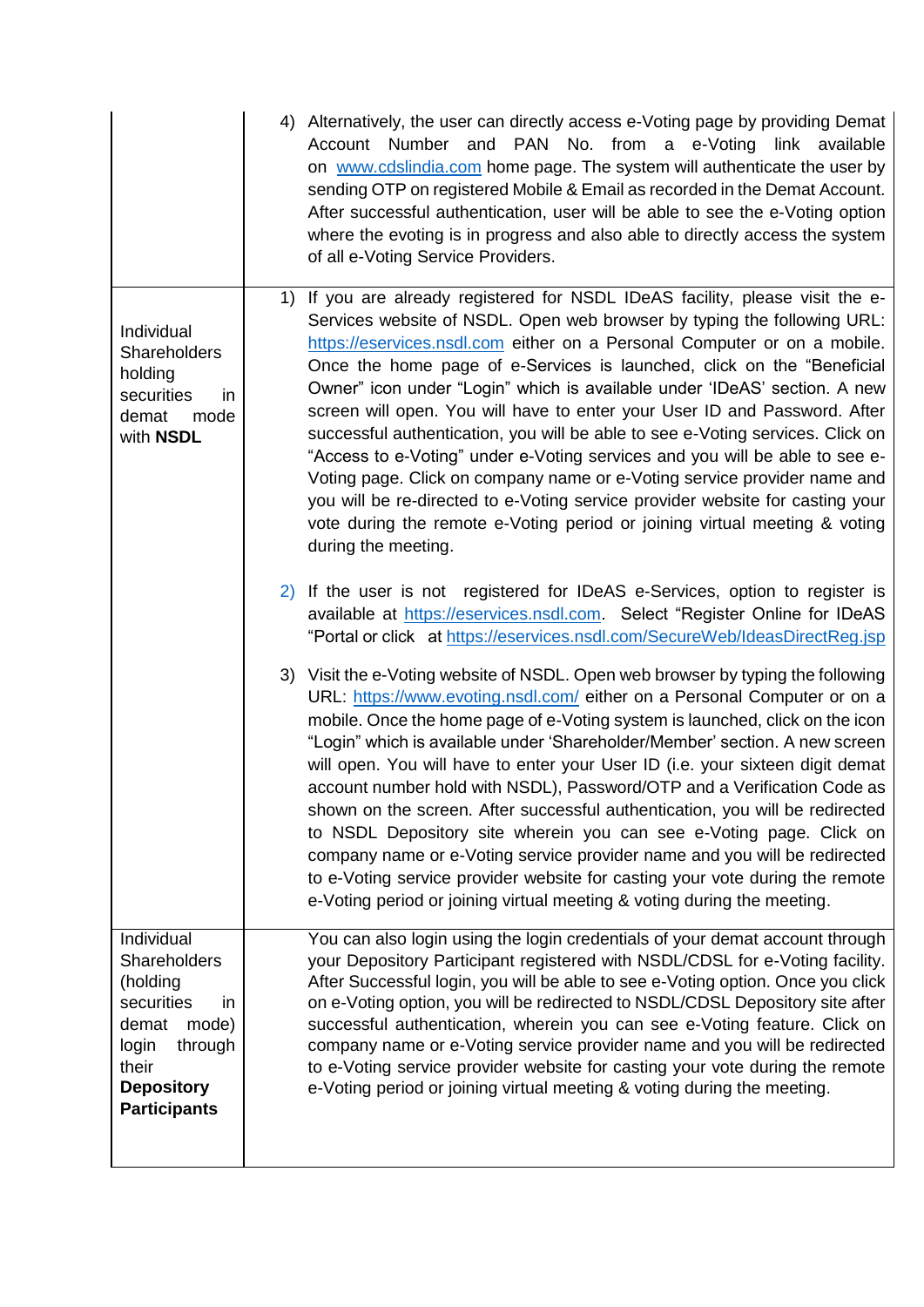**Important note:** Members who are unable to retrieve User ID/ Password are advised to use Forgot User ID and Forgot Password option available at above mentioned website.

# **Helpdesk for Individual Shareholders holding securities in demat mode for any technical issues related to login through Depository i.e. CDSL and NSDL**

| Login type                                                                                | <b>Helpdesk details</b>                                                                                                                                                                 |
|-------------------------------------------------------------------------------------------|-----------------------------------------------------------------------------------------------------------------------------------------------------------------------------------------|
| Individual<br><b>Shareholders</b><br>holding<br>securities in Demat mode with CDSL        | Members facing any technical issue in login<br>can contact CDSL helpdesk by sending a<br>request at helpdesk.evoting@cdslindia.comor<br>contact at 022-23058738 and 22-23058542-<br>43. |
| Individual<br><b>Shareholders</b><br>holding<br>securities in Demat mode with <b>NSDL</b> | Members facing any technical issue in login<br>can contact NSDL helpdesk by sending a<br>request at evoting@nsdl.co.in or call at toll<br>free no.: 1800 1020 990 and 1800 22 44 30     |

- (iv) Login method for e-Voting and joining virtual meeting for **shareholders other than individual shareholders holding in Demat form & physical shareholders.**
	- 1) The shareholders should log on to the e-voting website [www.evotingindia.com.](http://www.evotingindia.com/)
	- 2) Click on "Shareholders" module.
	- 3) Now enter your User ID
		- a. For CDSL: 16 digits beneficiary ID,
		- b. For NSDL: 8 Character DP ID followed by 8 Digits Client ID,
		- c. Shareholders holding shares in Physical Form should enter Folio Number registered with the Company.
	- 4) Next enter the Image Verification as displayed and Click on Login.
	- 5) If you are holding shares in demat form and had logged on to [www.evotingindia.com](http://www.evotingindia.com/) and voted on an earlier e-voting of any company, then your existing password is to be used.

# 6) If you are a first-time user follow the steps given below:

|            | For Shareholders holding shares in Demat Form other than individual                                                                                    |
|------------|--------------------------------------------------------------------------------------------------------------------------------------------------------|
|            | and Physical Form                                                                                                                                      |
| <b>PAN</b> | Enter your 10 digit alpha-numeric *PAN issued by Income Tax<br>Department (Applicable for both demat shareholders as well as physical<br>shareholders) |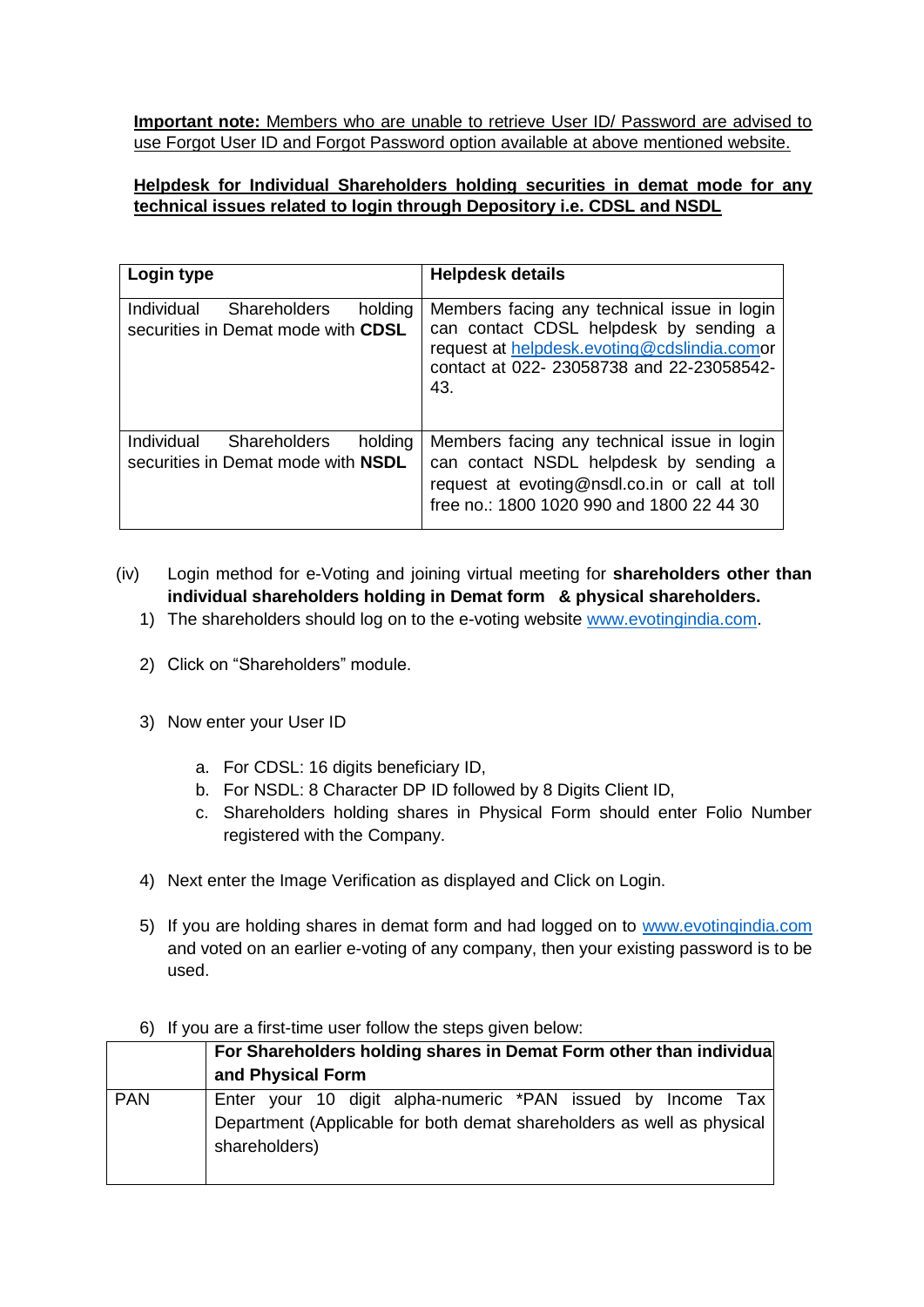|                   | Shareholders who have not updated their PAN with the<br>$\bullet$                 |
|-------------------|-----------------------------------------------------------------------------------|
|                   | Company/Depository Participant are requested to use the                           |
|                   | sequence number sent by Company/RTA or contact                                    |
|                   | Company/RTA.                                                                      |
| <b>Dividend</b>   | Enter the Dividend Bank Details or Date of Birth (in dd/mm/yyyy format)           |
| <b>Bank</b>       | as recorded in your demat account or in the company records in order to           |
| <b>Details</b>    | login.                                                                            |
| <b>OR</b><br>Date | If both the details are not recorded with the depository or company,<br>$\bullet$ |
| of<br>Birth       | please enter the member id / folio number in the Dividend Bank                    |
| (DOB)             | details field as mentioned in instruction (v).                                    |

- (v) After entering these details appropriately, click on "SUBMIT" tab.
- (vi) Shareholders holding shares in physical form will then directly reach the Company selection screen. However, shareholders holding shares in demat form will now reach 'Password Creation' menu wherein they are required to mandatorily enter their login password in the new password field. Kindly note that this password is also to be used by the demat holders for voting for resolutions of any other company on which they are eligible to vote, provided that company opts for e-voting through CDSL platform. It is strongly recommended not to share your password with any other person and take utmost care to keep your password confidential.
- (vii) For shareholders holding shares in physical form, the details can be used only for evoting on the resolutions contained in this Notice.
- (viii) Click on the EVSN for the relevant <Company Name> on which you choose to vote.
- (ix) On the voting page, you will see "RESOLUTION DESCRIPTION" and against the same the option "YES/NO" for voting. Select the option YES or NO as desired. The option YES implies that you assent to the Resolution and option NO implies that you dissent to the Resolution.
- (x) Click on the "RESOLUTIONS FILE LINK" if you wish to view the entire Resolution details.
- (xi) After selecting the resolution, you have decided to vote on, click on "SUBMIT". A confirmation box will be displayed. If you wish to confirm your vote, click on "OK", else to change your vote, click on "CANCEL" and accordingly modify your vote.
- (xii) Once you "CONFIRM" your vote on the resolution, you will not be allowed to modify your vote.
- (xiii) You can also take a print of the votes cast by clicking on "Click here to print" option on the Voting page.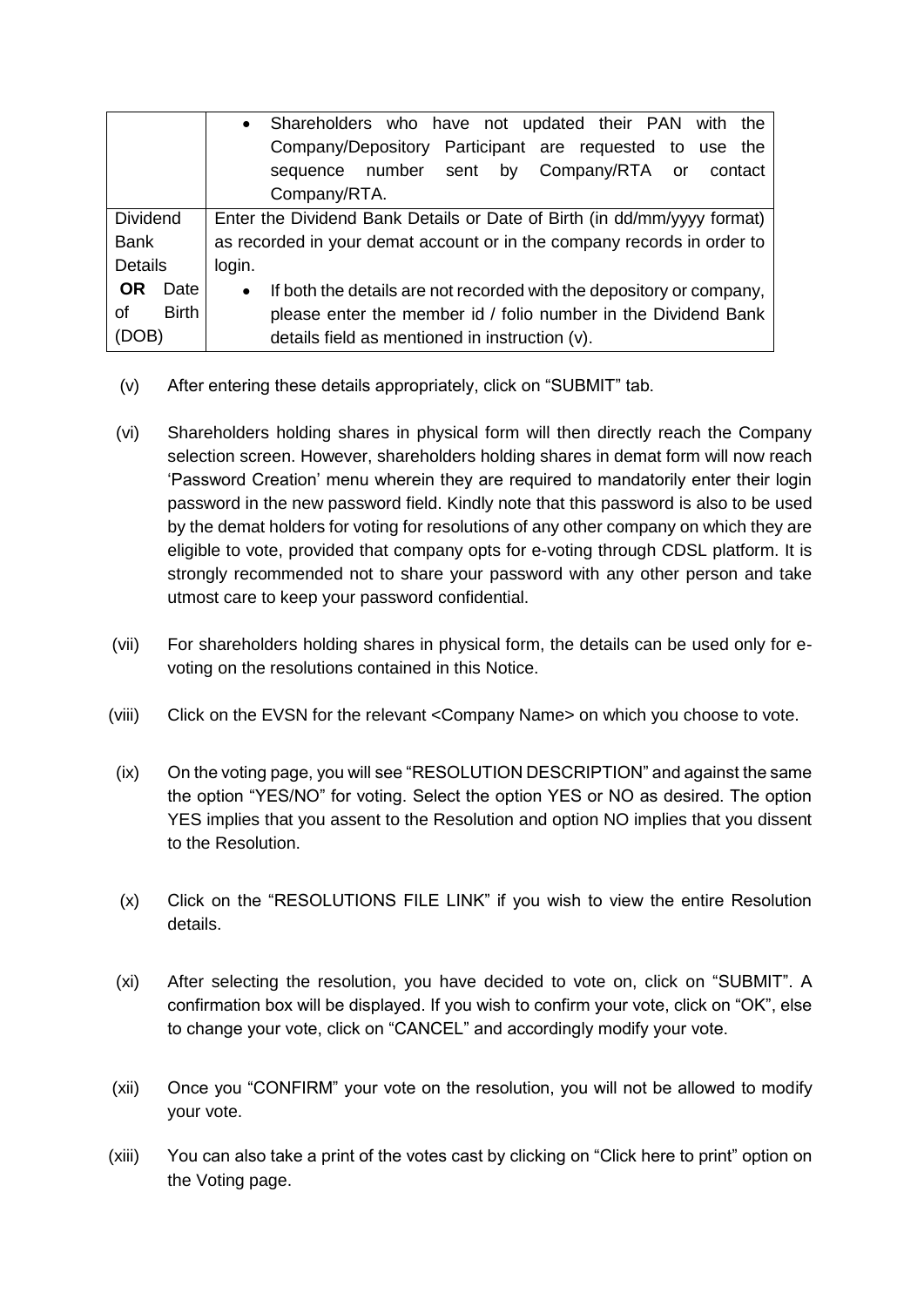(xiv) If a demat account holder has forgotten the login password then Enter the User ID and the image verification code and click on Forgot Password & enter the details as prompted by the system.

# (xv) **Facility for Non – Individual Shareholders and Custodians –Remote Voting**

- Non-Individual shareholders (i.e. other than Individuals, HUF, NRI etc.) and Custodians are required to log on t[o www.evotingindia.com](http://www.evotingindia.com/) and register themselves in the "Corporates" module.
- A scanned copy of the Registration Form bearing the stamp and sign of the entity should be emailed to [helpdesk.evoting@cdslindia.com.](mailto:helpdesk.evoting@cdslindia.com)
- After receiving the login details a Compliance User should be created using the admin login and password. The Compliance User would be able to link the account(s) for which they wish to vote on.
- The list of accounts linked in the login should be mailed to helpdesk.evoting@cdslindia.com and on approval of the accounts they would be able to cast their vote.
- A scanned copy of the Board Resolution and Power of Attorney (POA) which they have issued in favour of the Custodian, if any, should be uploaded in PDF format in the system for the scrutinizer to verify the same.
- Alternatively Non Individual shareholders are required to send the relevant Board Resolution/ Authority letter etc. together with attested specimen signature of the duly authorized signatory who are authorized to vote, to the Scrutinizer and to the Company at the email address viz; **headoffice.share@bankofindia.co.in**, if they have voted from individual tab & not uploaded same in the CDSL e-voting system for the scrutinizer to verify the same.

# **INSTRUCTIONS FOR SHAREHOLDERS ATTENDING THE AGM/EGM THROUGH VC/OAVM & E-VOTING DURING MEETING ARE AS UNDER:**

- 1. The procedure for attending meeting & e-Voting on the day of the AGM/ EGM is same as the instructions mentioned above for Remote e-voting.
- 2. The link for VC/OAVM to attend meeting will be available where the EVSN of Company will be displayed after successful login as per the instructions mentioned above for Remote e-voting.
- 3. Shareholders who have voted through Remote e-Voting will be eligible to attend the meeting. However, they will not be eligible to vote at the AGM/EGM.
- 4. Shareholders are encouraged to join the Meeting through Laptops / IPads for better experience.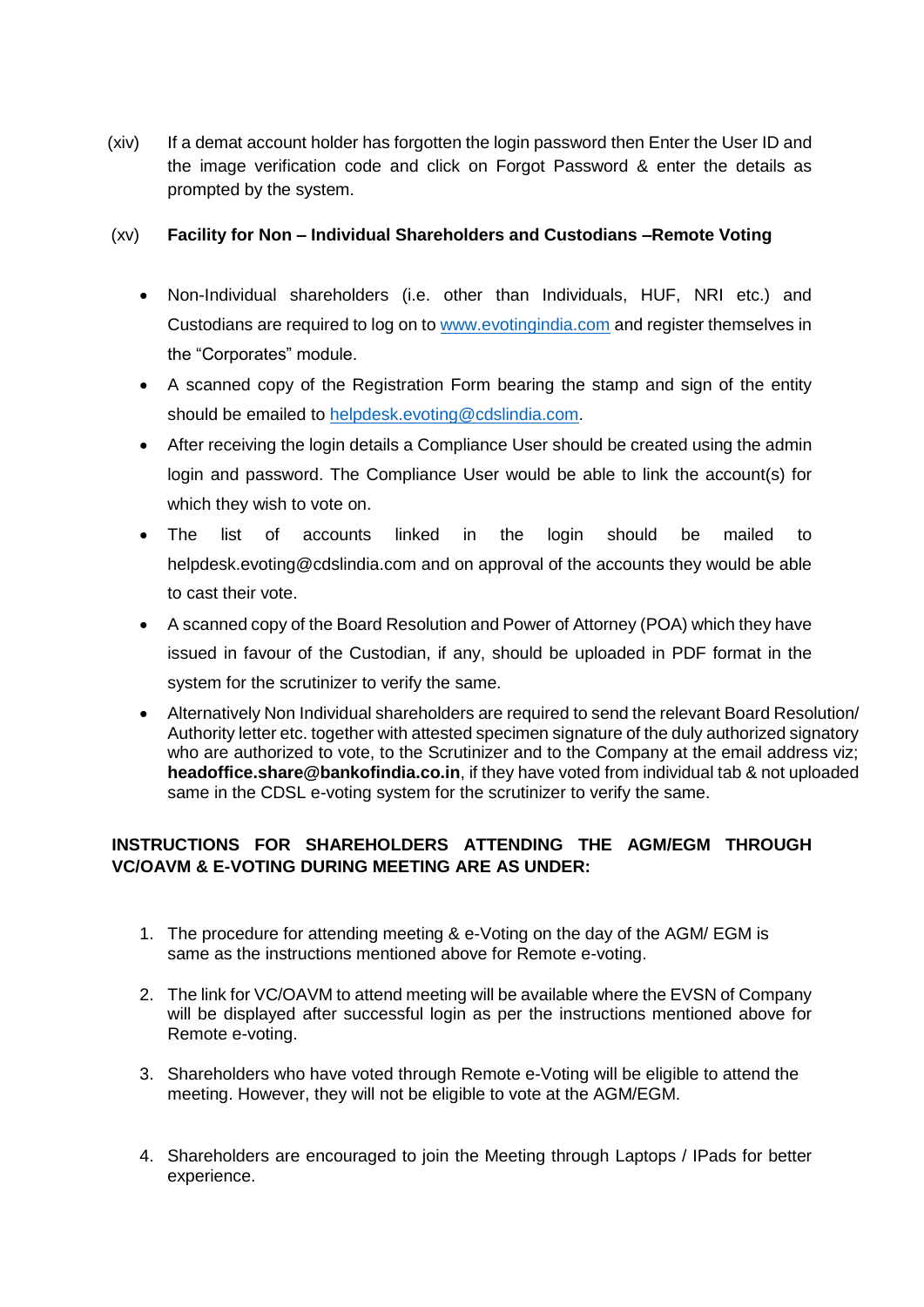- 5. Further shareholders will be required to allow Camera and use Internet with a good speed to avoid any disturbance during the meeting.
- 6. Please note that Participants Connecting from Mobile Devices or Tablets or through Laptop connecting via Mobile Hotspot may experience Audio/Video loss due to Fluctuation in their respective network. It is therefore recommended to use Stable Wi-Fi or LAN Connection to mitigate any kind of aforesaid glitches.
- 7. Shareholders who would like to express their views/ask questions during the meeting may register themselves as a speaker by sending their request in advance at least **seven days prior to meeting** mentioning their name, demat account number/folio number, email id, mobile number at (company email id). The shareholders who do not wish to speak during the AGM but have queries may send their queries in advance **seven days prior to meeting** mentioning their name, demat account number/folio number, email id, mobile number at (company email id). These queries will be replied to by the company suitably by email.
- 8. Those shareholders who have registered themselves as a speaker will only be allowed to express their views/ask questions during the meeting.
- 9. Only those shareholders, who are present in the AGM/EGM through VC/OAVM facility and have not casted their vote on the Resolutions through remote e-Voting and are otherwise not barred from doing so, shall be eligible to vote through e-Voting system available during the EGM/AGM.
- 10. If any Votes are cast by the shareholders through the e-voting available during the EGM/AGM and if the same shareholders have not participated in the meeting through VC/OAVM facility, then the votes cast by such shareholders shall be considered invalid as the facility of e-voting during the meeting is available only to the shareholders attending the meeting.

# **PROCESS FOR THOSE SHAREHOLDERS WHOSE EMAIL/MOBILE NO. ARE NOT REGISTERED WITH THE COMPANY/DEPOSITORIES.**

1. For Physical shareholders- please provide necessary details like Folio No., Name of shareholder, scanned copy of the share certificate (front and back), PAN (self attested scanned copy of PAN card), AADHAR (self attested scanned copy of Aadhar Card) by email to [Headoffice.share@bankofindia.co.in](mailto:Headoffice.share@bankofindia.co.in) or to RTA by clicking the link at <https://www.bigshareonline.com/InvestorRegistration.aspx>.

2. For Demat shareholders -, Please update your email id & mobile no. with your respective Depository Participant (DP)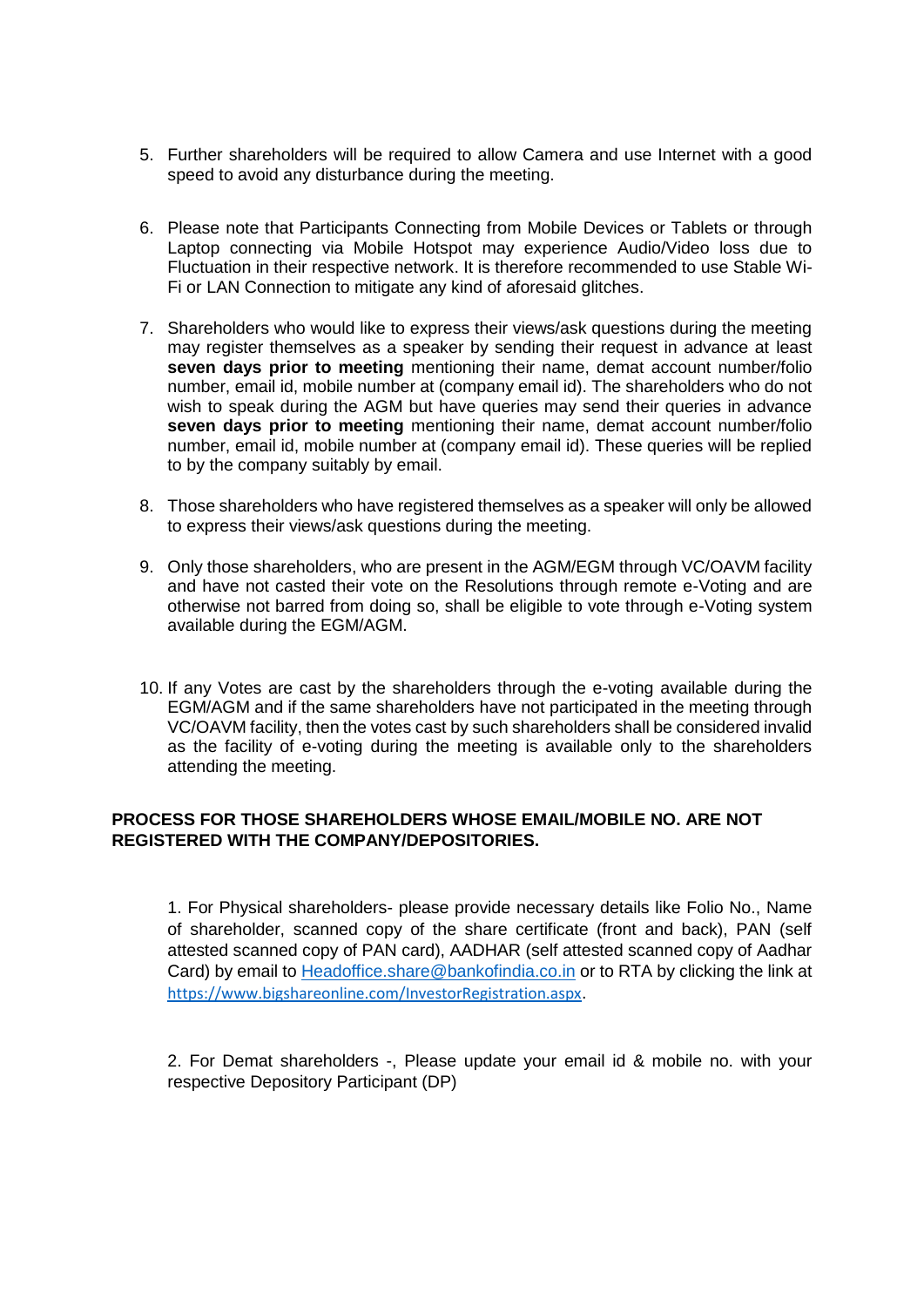3. For Individual Demat shareholders – Please update your email id & mobile no. with your respective Depository Participant (DP) which is mandatory while e-Voting & joining virtual meetings through Depository.

If you have any queries or issues regarding attending AGM & e-Voting from the CDSL e-Voting System, you can write an email to [helpdesk.evoting@cdslindia.com](mailto:helpdesk.evoting@cdslindia.com) or contact at 022- 23058738 and 022-23058542/43.

All grievances connected with the facility for voting by electronic means may be addressed to Mr. Rakesh Dalvi, Sr. Manager, (CDSL, ) Central Depository Services (India) Limited, A Wing, 25th Floor, Marathon Futurex, Mafatlal Mill Compounds, N M Joshi Marg, Lower Parel (East), Mumbai - 400013 or send an email to [helpdesk.evoting@cdslindia.com](mailto:helpdesk.evoting@cdslindia.com) or call on 022- 23058542/43.

Other Instructions

- 1. The Scrutinizer shall, immediately after the conclusion of voting at the AGM**,** make a consolidated Scrutinizer's Report of the total votes cast in favour or against, if any, to the Chairman or a person authorised by him in writing, who shall countersign the same.
- 2. The result declared along with the Scrutinizer's Report shall be placed on the Company's website [www.bankofindia.co.in](http://www.bankofindia.co.in/) and on the website of CDSL https: www.evotingindia.com immediately. The Company shall simultaneously forward the results to National Stock Exchange of India Limited and BSE Limited, where the shares of the Company are listed.

# **EXPLANATORY STATEMENT**

# **Item No. 2**

The Guidelines on implementation of Basel III capital requirements in India have become effective from 1st April 2013 in a phased manner. The guidelines will be fully phased in as on 01<sup>st</sup> October 2021. The Bank's overall Capital Adequacy Ratio (CAR), as on 31<sup>st</sup> March 2021 stand as 14.93% (regulatory requirement 10.875%) with CET-1 Capital at 11.51%. Based on the assumption of growth in Risk Weighted Assets (RWA) and plough back of profits, the Bank may require to raise additional Capital during FY 2021-22 or afterwards to match the anticipated growth in assets and comply with stipulated level of capital adequacy, especially on account of requirement of the Capital Conservation Buffer (CCB) i.e. 0.625% every year till 01st October 2021.

The Bank has been growing very diligently and cautiously for the last many years and there is constant requirement of capital. In order to meet this growing requirement, Bank needs long term capital. The Bank proposes to raise capital by way of Qualified Institutions Placement